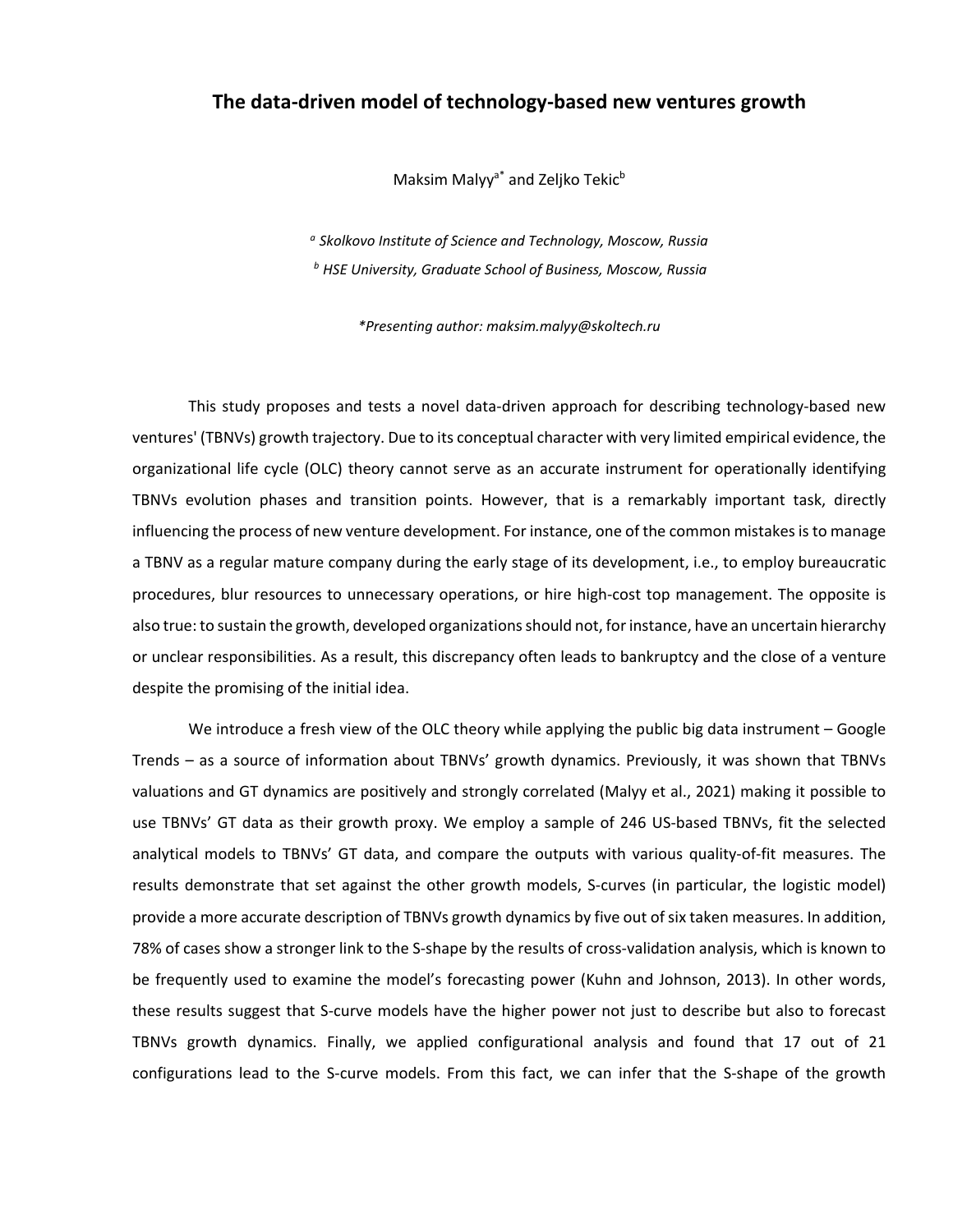trajectory is not exclusively driven by the particular TBNV quality or combination of qualities and can be generalized to the out-of-sample companies.

Although the common S-curves outperform other growth models, they have limited applicability if used to determine the trend-changing points of the curve, i.e., beginning of the growth, stagnation, or decline. Due to their intrinsic autocatalyticity (Phillips, 2007), it is not possible to identify the tipping point preceding the accelerated growth, which is known to play an extremely crucial role for a commercial organization or a particular product (Gladwell, 2000; Phelps et al., 2007; Phillips, 2007). Therefore, further, we employ the advanced model with an S-curve growth part, which has the theoretical (but so far, not empirical) potential to identify this tipping point under the innovation/imitation paradigm (Bass, 1969; Phillips, 2007): the Bass new product diffusion model. We fitted this model to the previous step TBNVs GT data and calculated coordinates of the tipping point, as well as the coordinates of the other meaningful points (Brdulak et al., 2021; Orbach, 2016). Visual observation of the obtained results made us conclude that in all given cases, the Bass model provides an accurate fitting and trustworthy tipping point preceding the accelerated growth start of the TBNVs GT curves.

According to these findings, we propose to use Bass's new product diffusion model as the model describing TBNVs evolution. It relatively accurately explains the growth dynamics of new ventures and can provide analytical division on three phases: (1) absence of growth, (2) accelerated growth, (3) de-accelerated growth ending with saturation. These three phases can be aligned to the existing OLC concepts. For example, according to some of the previous OLC concepts, the first phase may relate to the "startup" or "inception," the second to the "scaleup" or "growth," and the third to the "exit" phase or "maturity" (Miller and Friesen, 1984; Picken, 2017; Scott and Bruce, 1987). Since the proposed model is driven by the empirical data of TBNVs and, thus, directly linked to real life, each phase of the curve can be undoubtedly related to the particular period in company evolution with its specific state and combination of characteristics (i.e., leadership, innovativeness, openness, structure, etc.). Consequently, states of the companies can be precisely analyzed that will make it possible to develop better and growth-dependent managerial practices.

The achieved results significantly contribute to both academia and practice. They bring value to a retrospective analysis of TBNVs, provide an ability to directly compare growth trajectories of various TBNVs, and solve the existing in the OLC field ambiguity while extremely increasing the practical utility of OLC concepts. Also, the proposed tipping points may provide a solid theoretical backing for a vague practical term of the *product/market fit* (Andreesen, 2007; Göthensten and Hellström, 2017) by bringing a precise theoretically-backed instrument for the identification of this event. That may be further employed to develop concrete practices, methodologies, and frameworks.